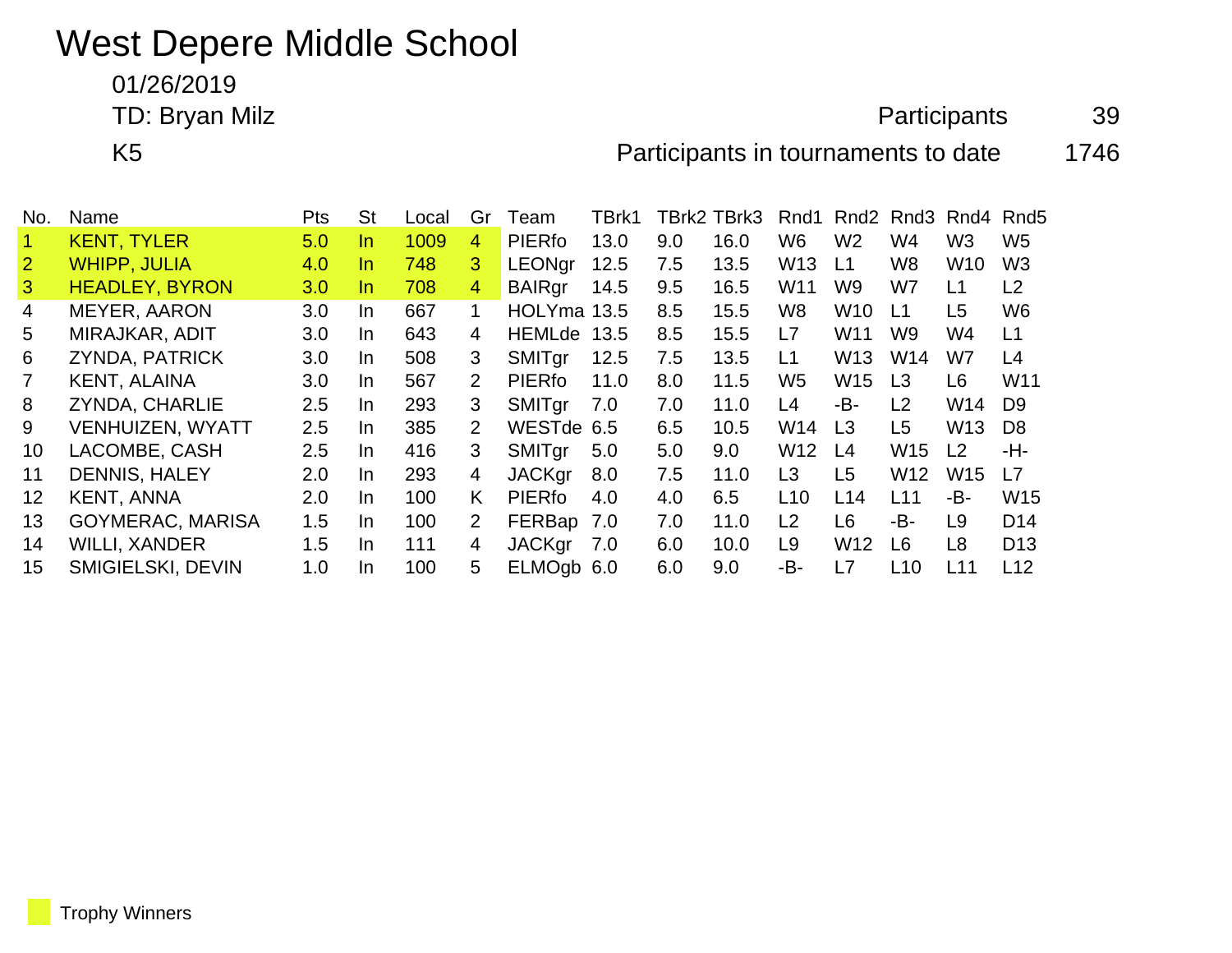## K12 Individual Standings

| No.                  | Name                     | <b>Pts</b> | <b>St</b> | Local | Gr | Team          | TBrk1 | TBrk2 | TBrk3 | Rnd1            | Rnd <sub>2</sub> | Rnd3            | Rnd4            | Rnd <sub>5</sub> |
|----------------------|--------------------------|------------|-----------|-------|----|---------------|-------|-------|-------|-----------------|------------------|-----------------|-----------------|------------------|
| $\blacktriangleleft$ | <b>SAEMANN, GEOFF</b>    | 4.5        | In.       | 1180  | 9  | <b>DEERFI</b> | 14.5  | 10.0  | 16.5  | W15             | <b>W17</b>       | W4              | D <sub>2</sub>  | W <sub>3</sub>   |
| 2                    | <b>WHIPP, DAVID</b>      | 4.5        | In.       | 1156  | 6. | <b>LEONgr</b> | 13.5  | 9.0   | 16.0  | W14             | W7               | W <sub>5</sub>  | D <sub>1</sub>  | W <sub>9</sub>   |
| 3                    | <b>URMANSKI, BRAYDEN</b> | 4.0        | In.       | 1106  | 7. | SMITgr        | 13.5  | 9.0   | 16.5  | W11             | W <sub>9</sub>   | W <sub>8</sub>  | W6              | L1               |
| 4                    | <b>BECKER, ISAIAH</b>    | 4.0        | In.       | 997   | 6  | LEONgr        | 12.5  | 8.0   | 13.5  | W21             | W <sub>6</sub>   | L1              | W <sub>15</sub> | W <sub>5</sub>   |
| 5                    | BESAW, EVAN              | 3.0        | In.       | 831   | 8  | WESTde 14.5   |       | 10.0  | 15.0  | W24             | W12              | L <sub>2</sub>  | W <sub>10</sub> | L4               |
| 6                    | <b>CRUZ, CHRISTIAN</b>   | 3.0        | In.       | 1010  | 9  | PREBgr 14.0   |       | 10.0  | 17.0  | W <sub>13</sub> | L <sub>4</sub>   | W7              | L3              | W11              |
| 7                    | VANG, ELI                | 3.0        | In.       | 851   | 8  | WESTde 12.5   |       | 8.0   | 14.0  | W19             | L <sub>2</sub>   | L <sub>6</sub>  | W8              | W17              |
| 8                    | YANG, TAEREN             | 3.0        | In.       | 824   | 9  | PREBgr 12.0   |       | 8.0   | 13.0  | W16             | W <sub>10</sub>  | L3              | L7              | W21              |
| 9                    | <b>DENNIS, ZACHARY</b>   | 3.0        | In.       | 735   | 6  | LOMBgr 12.0   |       | 7.5   | 12.5  | W20             | L3               | W22             | W <sub>17</sub> | L2               |
| 10                   | URMANSKI, NICHOLAS       | 3.0        | In.       | 794   | 6  | SMITgr        | 11.0  | 8.0   | 12.0  | W <sub>23</sub> | L <sub>8</sub>   | W <sub>13</sub> | L <sub>5</sub>  | W15              |
| 11                   | <b>VANNES, AIDAN</b>     | 3.0        | In.       | 567   | 6  | FRANGB 10.5   |       | 6.5   | 11.0  | L3              | W16              | W18             | W22             | L6               |
| $12 \overline{ }$    | CRUZ, JOVANNY            | 3.0        | In.       | 834   | 8  | EISEgr        | 8.0   | 5.0   | 8.5   | W22             | L5               | L15             | W <sub>21</sub> | W <sub>16</sub>  |
| 13                   | OTRADOVEC, BLAYKE        | 3.0        | In.       | 572   | 6  | LEONgr        | 8.0   | 5.0   | 8.5   | L6              | W21              | L10             | W23             | W22              |
| 14                   | <b>SMIGIELSKI, LUKE</b>  | 2.5        | In.       | 485   | 7  | FRANgr 5.0    |       | 5.0   | 10.5  | L <sub>2</sub>  | D <sub>18</sub>  | W <sub>20</sub> | L16             | W <sub>23</sub>  |
| 15                   | HEIDER, OWEN             | 2.0        | In.       | 662   | 8  | WESTde 10.5   |       | 10.0  | 15.0  | L1              | W24              | W12             | L4              | L10              |
| 16                   | STARY, ELIJAH            | 2.0        | In.       | 604   | 8  | WESTde 9.0    |       | 8.5   | 12.0  | L <sub>8</sub>  | L11              | W <sub>24</sub> | W <sub>14</sub> | L12              |
| 17                   | <b>BAILEY, AARON</b>     | 2.0        | In.       | 712   | 7  | SMITgr        | 8.5   | 7.5   | 13.0  | <b>W18</b>      | L1               | W23             | L <sub>9</sub>  | L7               |
| 18                   | <b>DUCKETT, BRADY</b>    | 1.5        | In.       | 269   | 6  | WESTde 6.5    |       | 6.0   | 9.5   | L17             | D <sub>14</sub>  | L11             | D <sub>24</sub> | D <sub>19</sub>  |
| 19                   | MASSEY, ANDREW           | 1.5        | In.       | 209   | 5. | LOMBgr 5.0    |       | 4.0   | 8.0   | L7              | L23              | L21             | W20             | D <sub>18</sub>  |
| 20                   | <b>LIBERTY, MAGGIE</b>   | 1.5        | In.       | 182   | 7  | WESTde 4.5    |       | 4.5   | 7.5   | L9              | -H-              | L14             | L <sub>19</sub> | W24              |
| 21                   | LIBERTY, KAMEA           | 1.0        | In.       | 426   | 8  | WESTde 10.5   |       | 9.0   | 14.5  | L4              | L13              | W19             | L12             | L8               |
| 22                   | DALKE, SEBASTIAN         | 1.0        | In.       | 151   | 8  | WESTde 9.0    |       | 9.0   | 12.0  | L12             | -B-              | L <sub>9</sub>  | L11             | L13              |
| 23                   | NIELSON, NATALIE         | 1.0        | In.       | 488   | 6  | WESTde 9.0    |       | 7.5   | 12.0  | L10             | W19              | L17             | L13             | L14              |
| 24                   | SINCLAIR, DOMINIC        | 0.5        | In.       | 100   | 7  | BAYVgr 7.0    |       | 5.5   | 10.0  | L <sub>5</sub>  | L15              | L16             | D <sub>18</sub> | L20              |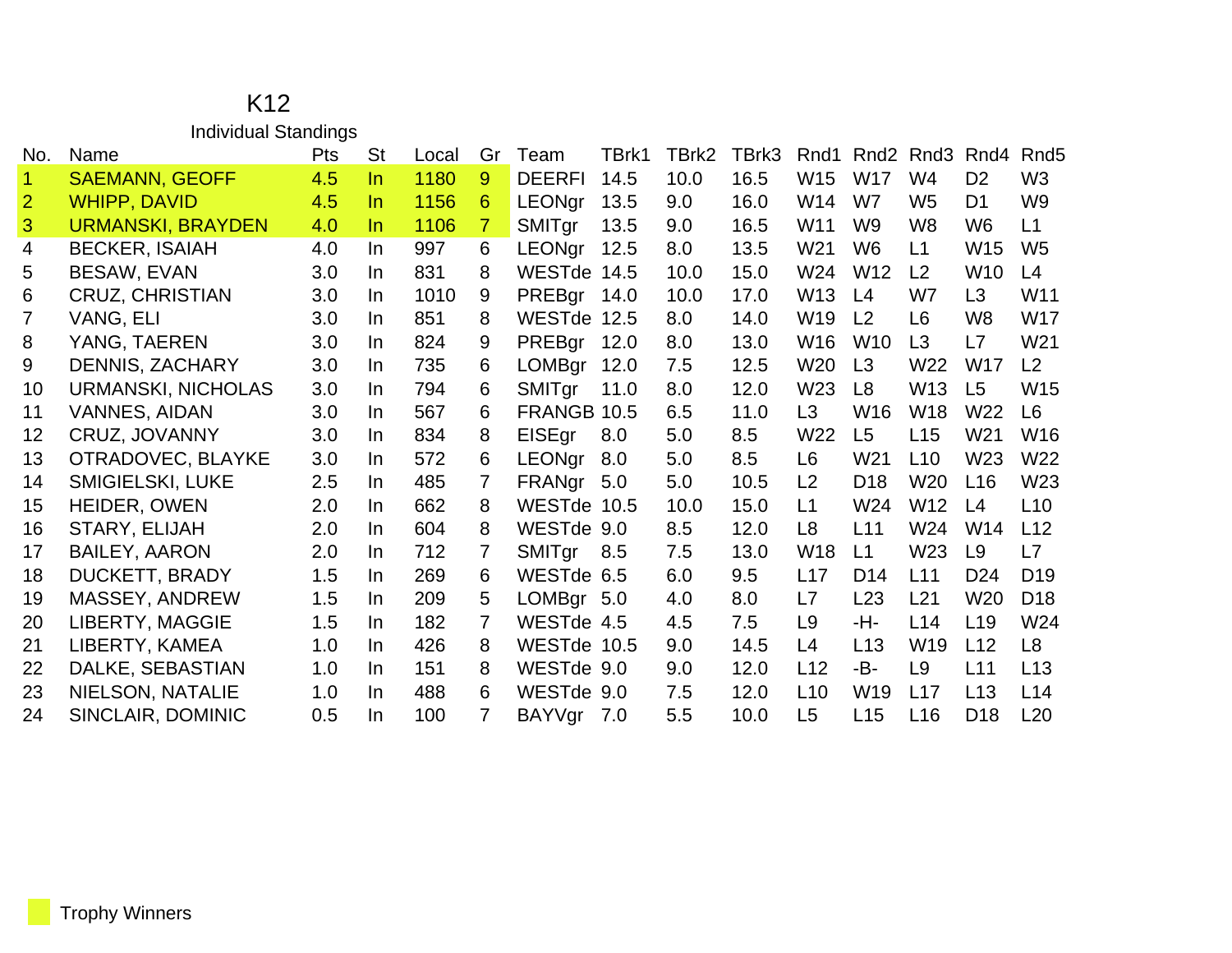| K5                    |
|-----------------------|
| <b>Team Standings</b> |

| <b>PIC</b>     | Name (Players: Top 4 used)          | Score | Med  | Solk | SBx2 | Cum  |
|----------------|-------------------------------------|-------|------|------|------|------|
| $\vert$ 1      | Pier Elementary School, Fon Du (3)  | 10.0  | 21.0 | 34.0 | 44.0 | 27.0 |
|                | <b>KENT, TYLER (5.0,1009)</b>       |       |      |      |      |      |
|                | <b>KENT, ALAINA (3.0,567)</b>       |       |      |      |      |      |
|                | KENT, ANNA (2.0,100)                |       |      |      |      |      |
| $\overline{2}$ | Red Smith Middle School, Gree (3)   | 8.0   | 19.5 | 33.5 | 20.5 | 22.5 |
|                | ZYNDA, PATRICK (3.0,508)            |       |      |      |      |      |
|                | ZYNDA, CHARLIE (2.5,293)            |       |      |      |      |      |
|                | LACOMBE, CASH (2.5,416)             |       |      |      |      |      |
| 3              | ANNIE JACKSON ELEMENTARY, GREEN (2) | 3.5   | 13.5 | 21.0 | 8.0  | 9.5  |
|                | <b>DENNIS, HALEY (2.0,293)</b>      |       |      |      |      |      |
|                | <b>WILLI, XANDER (1.5,111)</b>      |       |      |      |      |      |